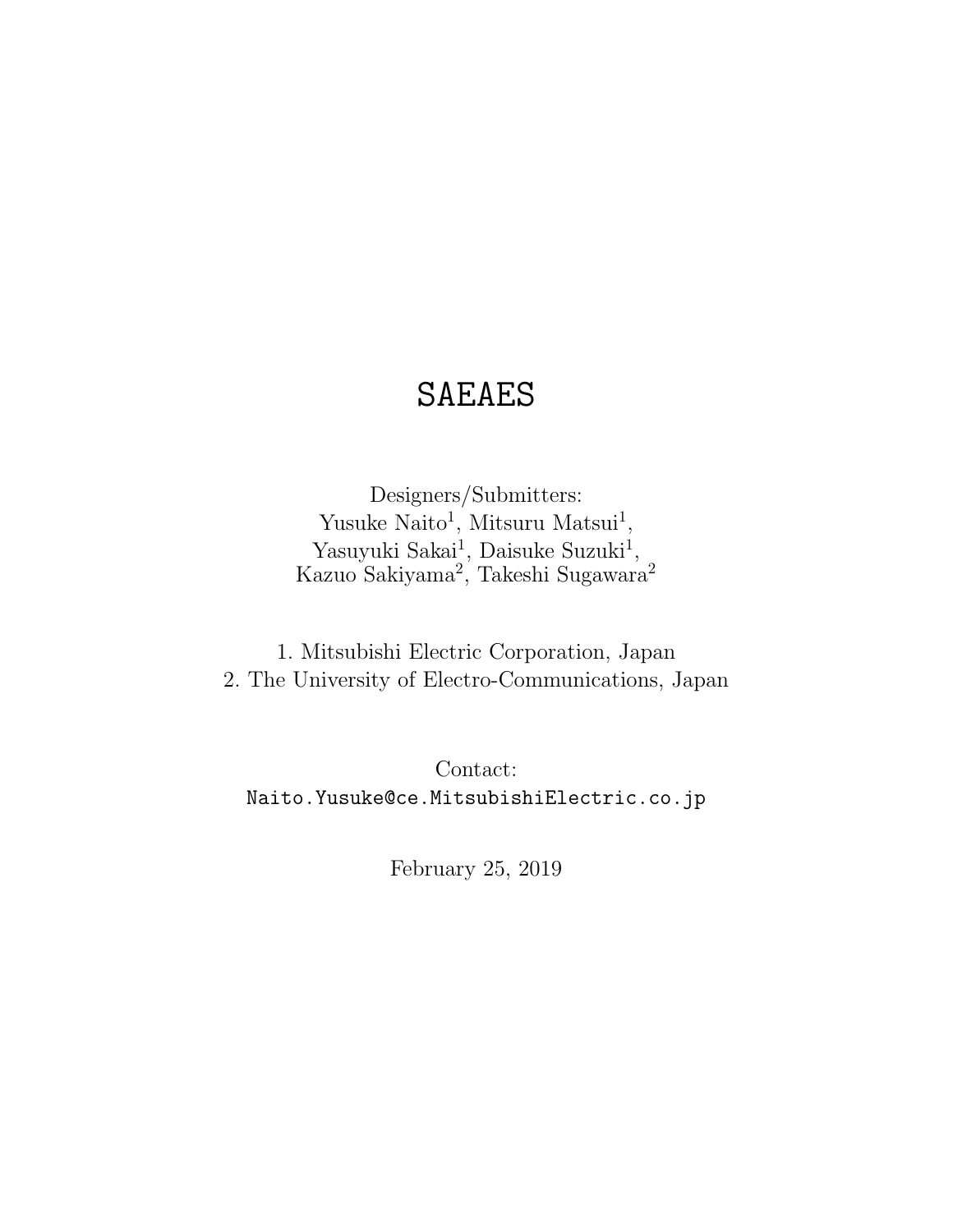# **1 Introduction**

We propose SAEAES, a family of AES-based AEAD (Authenticated Encryption with Associated Data) schemes suitable for lightweight applications. SAEAES is an instantiation of the block cipher-based mode of operation SAEB [13] with the standard block cipher AES [17]. SAEB stands for **S**mall (Simple, Slim, Sponge-based) **AE**AD from **B**lock cipher). SAEAES is named by replacing the B for block cipher with AES.

SAEB: a lightweight AEAD mode of operation for block ciphers published at CHES2018 [13]. It is designed with the five requirements: (1) minimum state size, (2) inverse free, (3) XOR only, (4) online, and (5) efficient handling of static associated data. SAEB realizes compact implementations with respect to RAM/resister size and ROM/circuit size.

AES: the block cipher standardized by NIST as the Federal Information Processing Standard Publications (FIPS Pub) 197 [17]. Its security and implementation have been extensively studied. Many computational platforms offer AES accelerators in the form of a special instruction or a coprocessor. Current standard AEAD schemes such as AES-CCM [16] and AES-GCM [15] are also based on AES. Therefore, the users of these schemes can easily migrate to SAEAES.

The document is organized as follows. The specification of SAEAES is described in Section 2. The security claims of SAEAES are given in Section 3. The design rationale of SAEAES is shown in Section 4. The implementation results are summarized in Section 5. We give a brief comment on the third party analysis in Section 6.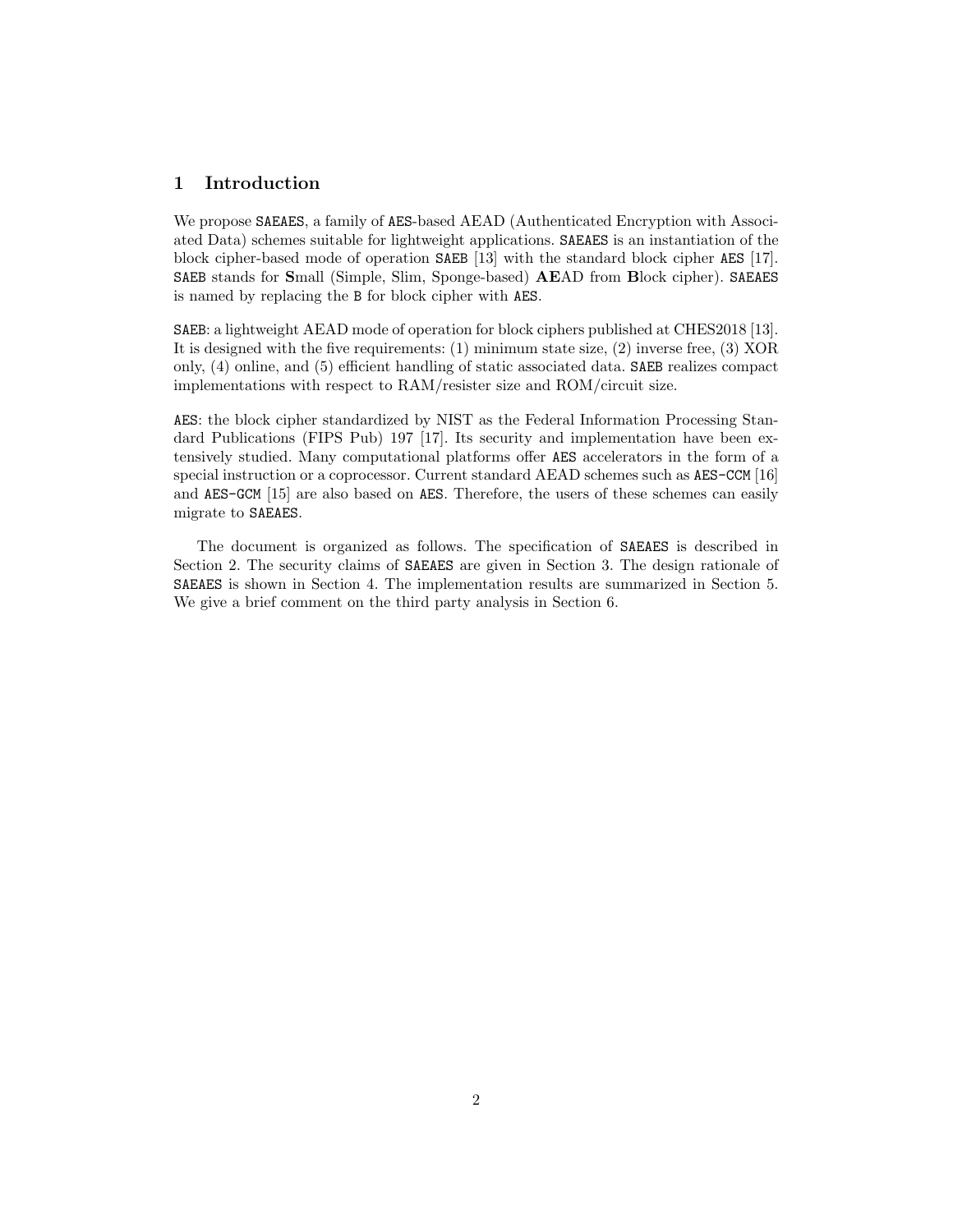# **2 Specification**

We describe the **SAEB** mode of operation followed by the specification of the **SAEAES** family.

# **2.1** SAEB

**Basic Notations.** In this section, the following notations are used.

- $\lambda$ : an empty string.
- $-0^i$ : an *i*-bit string of *i* zeros for an integer  $i \geq 0$ , and  $0^0 := \lambda$ .

 $-$ **i**<sub>j</sub>: a *j*-bit representation of *i* for integers *j, i* > 0, e.g, **1**<sub>*i*</sub> = 0<sup>*i*−1</sup>1, **2**<sub>*i*</sub> = 0<sup>*i*−2</sup>10, and  $3_i = 0^{i-2}11$ 

- $|x|$ : the bit length of a bit string *x*.
- **–** msb*l*(*x*): the most significant *l*-bit string of a bit string *x* for an integer *l ≥* 0 such that  $l \leq |x|$ .
- **–** lsb*l*(*x*): the least significant *l*-bit string of a bit string *x* for an integer *l ≥* 0 such that  $l \leq |x|$ .
- **–** *{*0*,* 1*} ∗* : the set of all bit strings.
- $\{0,1\}^i$ : the set of *i*-bit strings for an integer  $i \geq 0$  and  $\{0,1\}^0 := {\lambda}.$
- $\{0, 1\}^{\leq i} := \{0, 1\}^0 \cup \{0, 1\}^1 \cup \cdots \cup \{0, 1\}^i$  the set of bit strings whose bit lengths are equal to or less than *i* for an integer  $i \geq 0$ .
- $(x_1, \ldots, x_l)$   $\stackrel{r}{\leftarrow} x$ : a bit string *x* is partitioned into *l* blocks  $x_1, \ldots, x_l$  for an integer  $r \geq 0$ , such that  $x = x_1 || \cdots || x_l$ ,  $|x_i| = r$  for  $i = 1, \ldots, l-1$ , and if  $x \neq \lambda$  and  $|x| < lr$ then  $1 \leq |x_l| < r$ ; if  $x \neq \lambda$  and  $|x| = lr$  then  $|x_l| = r$ ; if  $x = \lambda$  then  $l = 1$  and  $x_1 = \lambda$ .

**Notations for the Underlying Block Cipher.** We use the following notations for the underlying block cipher of SAEB.

- **–** *k*: a positive integer and the key length of the underlying block cipher.
- **–** *n*: a positive integer greater than 2 and the block length of the underlying block cipher.
- $-E: \{0,1\}^k \times \{0,1\}^n \to \{0,1\}^n$ : the underlying block cipher of SAEB.
- $− K ∈ {0, 1}<sup>k</sup>:$  a block cipher key.
- $E_K : \{0,1\}^n \to \{0,1\}^n$ : the underlying block cipher having a key  $K \in \{0,1\}^k$ .

**Internal Parameters.** SAEB is a nonce-based AEAD mode of operation. The internal parameters of SAEB are defined as follows.

- **–** *r*1: a positive integer less than *n −* 1 and the bit length of an associated data block.
- **–** *r*2: a positive integer less than *n −* 1 and the bit length of a nonce.
- **–** *r*: a positive integer less than *n −* 1 and the bit length of a plaintext/ciphertext block.
- $-\tau$ : a positive integer equal to or less than *n* and the bit length of an authentication tag.
- $c_1 := n r_1.$
- $c_2 := n r_2.$
- **–** *c* := *n − r*.
- $\mathcal{K} := \{0, 1\}^k$ : the set of keys of **SAEB**.
- $\mathcal{N} := \{0, 1\}^{r_2}$ : the set of nonces of SAEB.
- $\mathcal{P} := \{0,1\}^*$ : the set of plaintexts of **SAEB**.
- $\mathcal{C} := \{0, 1\}^*$ : the set of ciphertexts of SAEB.
- $\mathcal{A}\mathcal{D} := \{0,1\}^*$ : the set of associated data of **SAEB**.
- $\mathcal{T} := \{0,1\}^{\tau}$ : the set of tags of SAEB.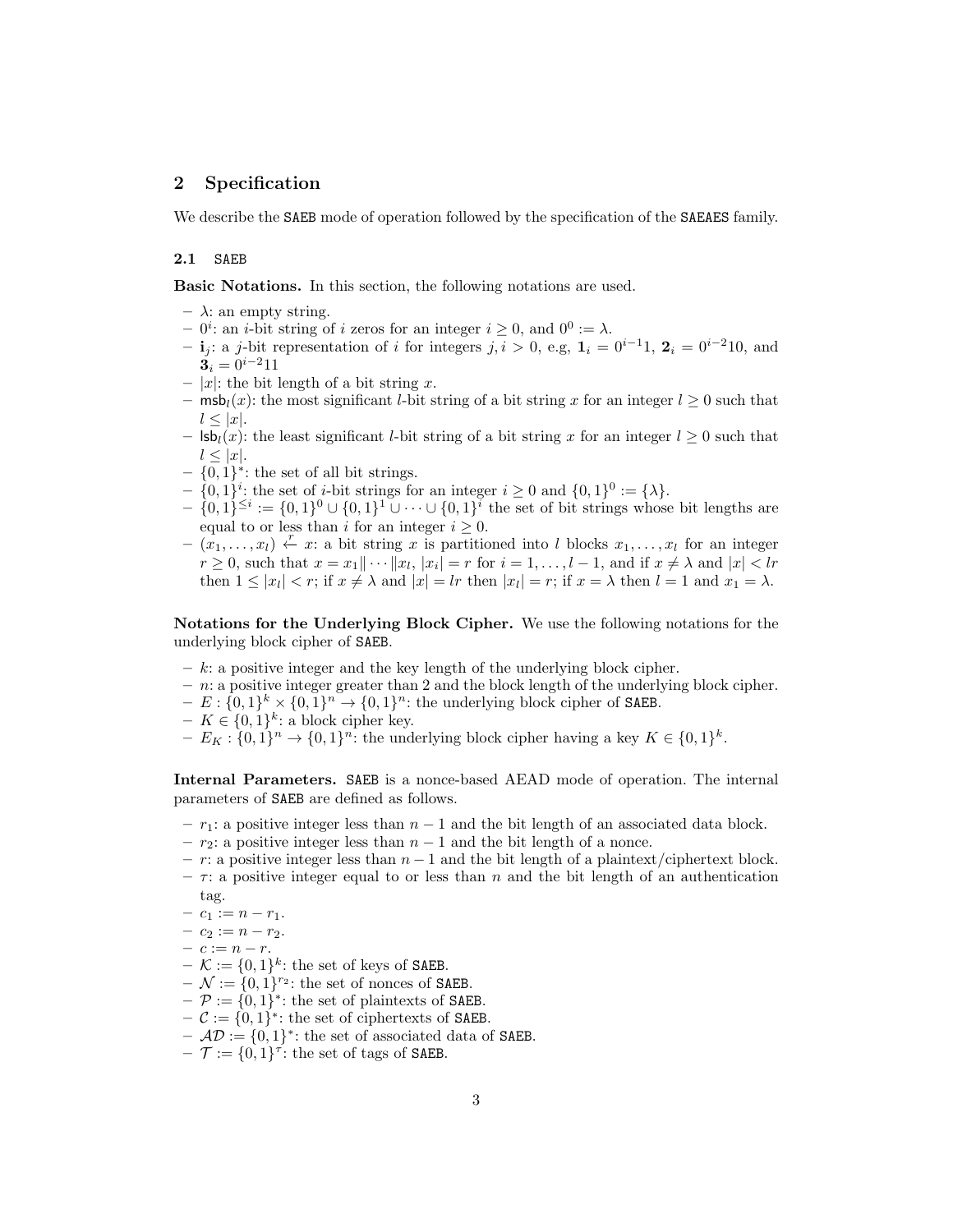**One-Zero Padding.** SAEB uses a one-zero padding function. For an integer *i >* 0 and a bit string *x* such that  $|x| < i$ , the one-zero padding function  $\textsf{ozp}_i : \{0,1\}^{\leq i-1} \to \{0,1\}^i$  is defined as  $\exp_i(x) = x ||10^{i-1-|x|}$ .

**Specification of** SAEB**.** The encryption algorithm of SAEB using a keyed block cipher *EK*, denoted by  $\texttt{SAEB}.\texttt{Enc}[E_K]$ , takes the following three inputs

- **–** an *r*2-bit nonce *N ∈ N* ,
- **–** variable-length associated data *A ∈ AD*,
- **–** a variable-length plaintext *P ∈ P*,

and returns a pair of

- **–** a ciphertext *C ∈ {*0*,* 1*} |P |* ,
- $-$  a  $\tau$ -bit authentication tag  $T \in \mathcal{T}$ .

The decryption algorithm of SAEB using a keyed block cipher *EK*, denoted by SAEB*.*Dec[*EK*], takes the following three inputs

- **–** an *r*2-bit nonce *N ∈ N* ,
- **–** variable-length associated data *A ∈ AD*,
- **–** a pair of a variable-length ciphertext *C ∈ C* and a *τ* -bit authentication tag *T ∈ T* ,

and returns either

- **–** the invalid symbol *⊥̸∈ P* or
- − a plaintext  $P \in \{0, 1\}^{|C|}$ .

Algorithm 1 shows the encryption and decryption algorithms of SAEB. In these algorithms, the subroutine Hash is used to process associated data and a nonce. Fig. 1 shows Hash for empty associated data  $A = \lambda$  (left) and non-empty associated data  $A \neq \lambda$  (right). In the encryption routine SAEB*.*Enc, the core algorithm Core*.*Enc processes a plaintext *P* and generates an authentication tag *T*. Fig. 2 shows Core.Enc for an empty plaintext  $P = \lambda$ (left) and a non-empty plaintext  $P \neq \lambda$  (right). In the decryption routine SAEB.Dec, the core algorithm Core*.*Dec processes a ciphertext *C* and generates an authentication tag *T ′* . Fig. 3 shows Core.Dec for an empty ciphertext  $C = \lambda$  (left) and a non-empty ciphertext  $C \neq \lambda$  (right).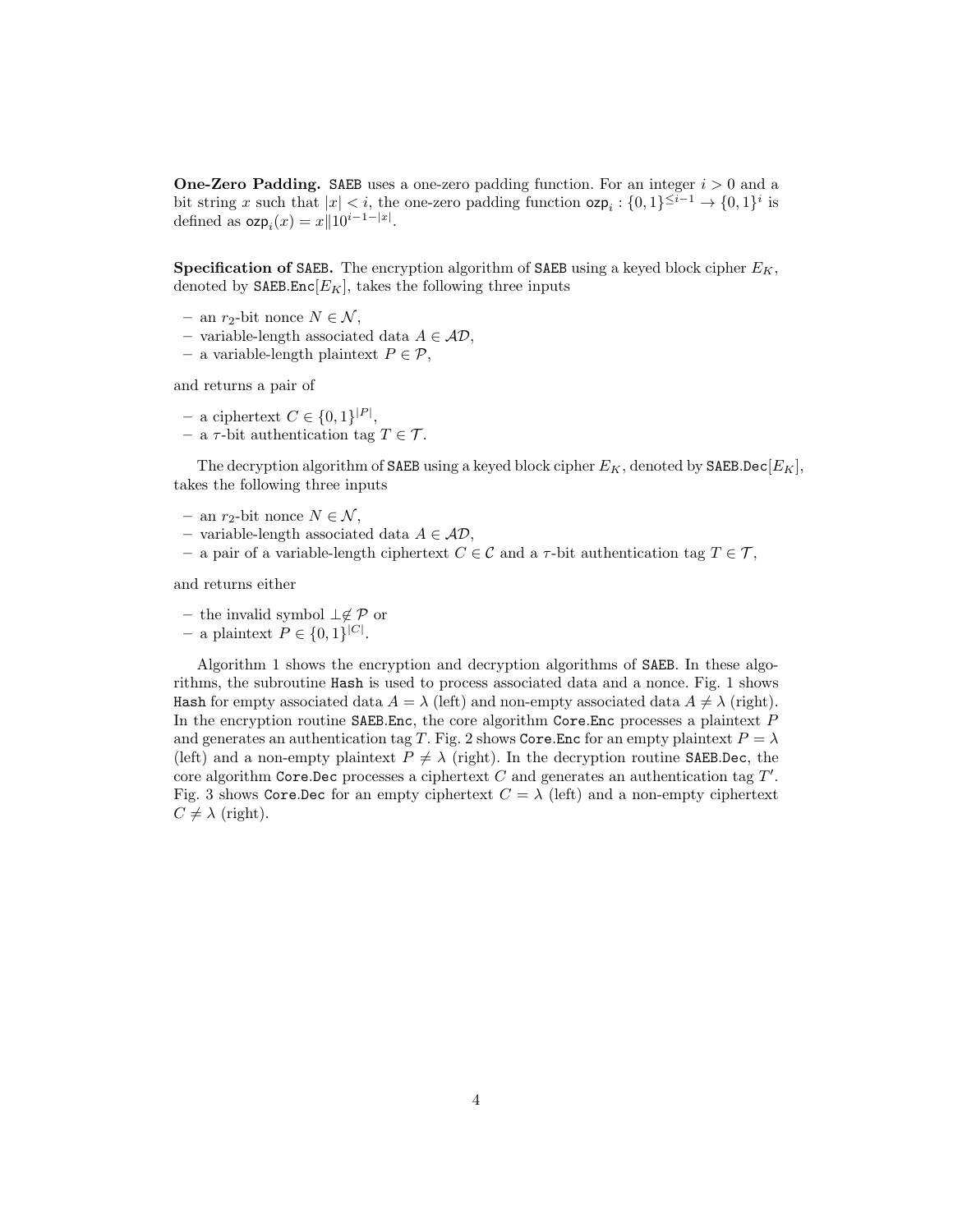#### **Algorithm 1** SAEB

 $\blacktriangleright$  Encryption SAEB.Enc $[E_K](N, A, P)$ 1:  $iv$  ← Hash $[E_K](N, A)$ 2: (*C, T*) *←* Core*.*Enc[*EK*](iv*, P*) 3: **return** (*C, T*)  $\blacktriangleright$  Decryption SAEB.Dec $[E_K](N, A, (C, T))$ 

1: iv *←* Hash[*EK*](*N, A*)  $2: (P, T') \leftarrow \texttt{Core.Dec}[E_K](\textsf{iv}, C)$  $3:$  if  $T = T'$  then return  $P$ 

 $4:$  **if**  $T \neq T'$  **then return** ⊥

*▷* Subroutine Hash[*EK*](*N, A*) 1: sa ←  $0^n$ ;  $A_1, ..., A_a$  ←  $A_1$ 2: **for**  $i = 1$  to  $a - 1$  **do** msb<sub>r1</sub>(sa)  $\leftarrow$  msb<sub>r1</sub>(sa)  $\oplus$   $A_i$ ; sa  $\leftarrow$   $E_K$ (sa) 3: **if**  $|A_a| = r_1$  **then** sa  $\leftarrow$  sa  $\oplus$   $(A_a || \mathbf{1}_{c_1})$  $4:$  **if**  $|A_a| < r_1$  **then** sa ← sa ⊕ (ozp<sub>r1</sub> $(A_a)||2_{c_1}$ ) 5: sa ←  $E_K$ (sa); iv ← sa  $\oplus$   $(N||3_{c_2})$ 6: **return** iv

*▷* Subroutine Core*.*Enc[*EK*](iv*, P*) 1: sm ←  $E_K$ (iv);  $P_1, \ldots, P_p$  ←  $P$ 2: **for**  $i = 1$  to  $p - 1$  **do** msb<sub>r</sub>(sm)  $\leftarrow$  msb<sub>r</sub>(sm)  $\oplus$   $P_i$ ;  $C_i \leftarrow$  msb<sub>r</sub>(sm); sm  $\leftarrow$   $E_K$ (sm) 3: **if**  $|P_p| = r$  **then** sm  $\leftarrow$  sm  $\oplus$   $(P_p||\mathbf{1}_c)$ ;  $C_p \leftarrow \text{msb}_r(\text{sm})$  $4:$  **if**  $|P_p| < r$  **then** sm  $\leftarrow$  sm  $\oplus$  (ozp<sub>r</sub> $(P_p)||2_c);$   $C_p \leftarrow$  msb<sub> $|P_p|$ </sub>(sm) 5:  $\mathsf{sm} \leftarrow E_K(\mathsf{sm})$ ;  $T \leftarrow \mathsf{msb}_\tau(\mathsf{sm})$ 6: **return**  $(C_1 || C_2 || \cdots || C_p, T)$ *▷* Subroutine Core*.*Dec[*EK*](iv*, C*) 1: sm  $\leftarrow$  *E<sub>K</sub>*(iv);  $C_1, \ldots, C_p \leftarrow C$ 2: for  $i = 1$  to  $p - 1$  do  $P_i \leftarrow \text{msb}_r(\text{sm}) \oplus C_i$ ;  $\text{msb}_r(\text{sm}) \leftarrow P_i \oplus \text{msb}_r(\text{sm})$ ;  $\text{sm} \leftarrow E_K(\text{sm})$ 3: **if**  $|C_p| = r$  **then**  $P_p \leftarrow \text{msb}_r(\text{sm}) \oplus C_p$ ; sm  $\leftarrow \text{sm} \oplus (P_p || \mathbf{1}_c)$ 4: if  $|C_p| < r$  then  $P_p \leftarrow \mathsf{msb}_{|C_p|}(\mathsf{sm}) \oplus C_p$ ; sm  $\leftarrow$  sm  $\oplus$  (ozp $_r(P_p) \|\mathbf{2}_c)$ 5:  $\mathsf{sm} \leftarrow E_K(\mathsf{sm})$ ;  $T' \leftarrow \mathsf{msb}_\tau(\mathsf{sm})$  $6:$  **return**  $(P_1 \| P_2 \| \cdots \| P_p, T')$ 

#### **2.2 Specification of** SAEAES

**Interface.** The SAEAES encryption algorithm receives four byte-string inputs and returns a byte-string output. The four inputs are (i) a variable-length plaintext, (ii) variable-length associated data, (iii) a fixed-length nonce, and (iv) a fixed-length key. The single output is the concatenation of a variable-length ciphertext and an authentication tag.

The SAEAES decryption algorithm receives four byte-string inputs and returns a bytestring output. The four inputs are (i) the concatenation of a variable-length ciphertext and an authentication tag, (ii) variable-length associated data, (iii) a fixed-length nonce, and (iv) a fixed-length key. If the verification is successful, the output is a variable-length plaintext. Otherwise, the output is an invalid symbol.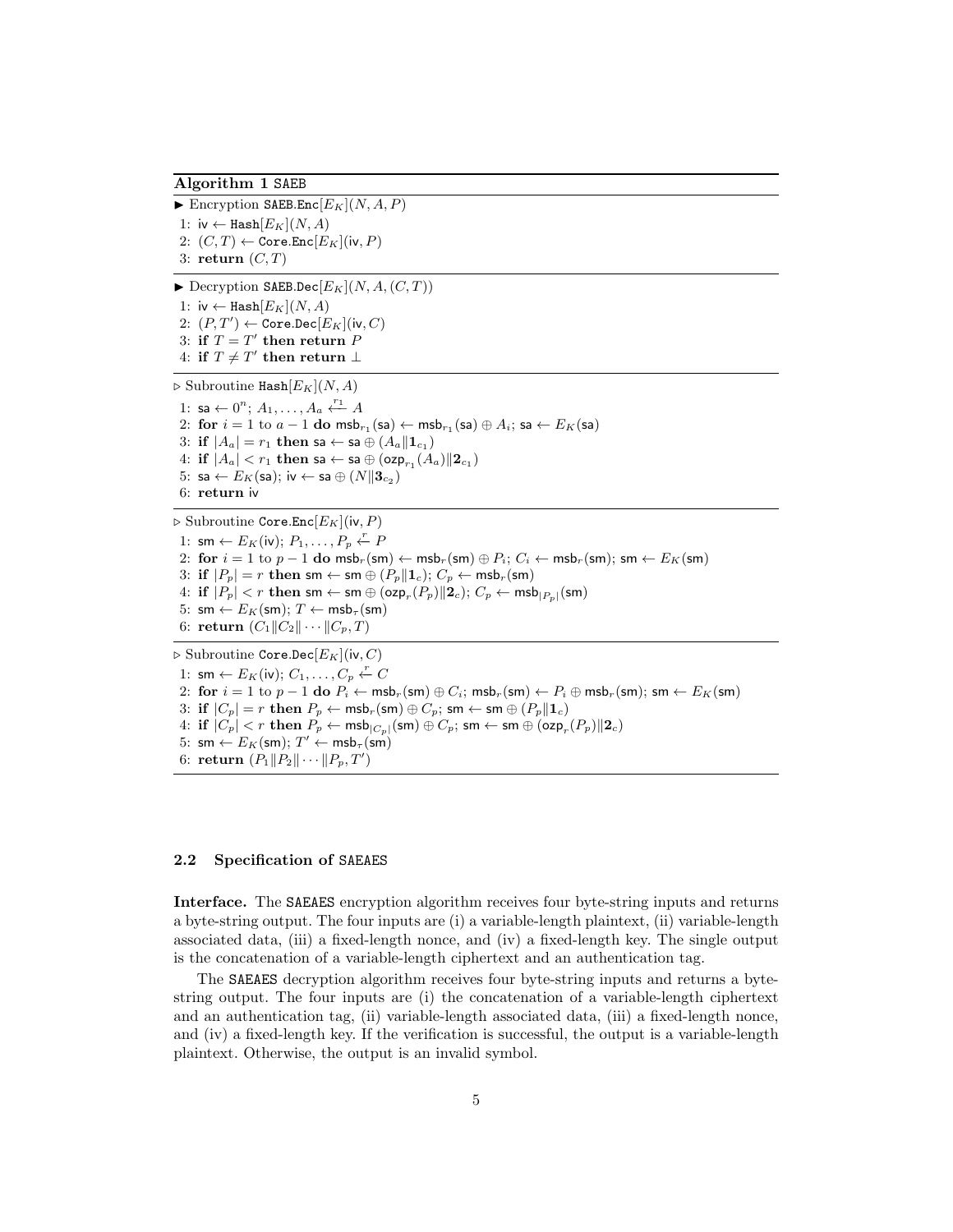

**Fig. 1.** Hash.



**Fig. 2.** Core*.*Enc.



**Fig. 3.** Core*.*Dec.

**Parameter Candidates.** The following parameters are fixed in the SAEAES family:

- **–** Block length of the underlying block cipher *n* : 128 bits (16 bytes).
- **–** Nonce length *r*<sup>2</sup> : 120 bits (15 bytes).
- **–** Plaintext/ciphertext block length *r* : 64 bits (8 bytes).

The following parameters vary depending on a member of the SAEAES family:

- **–** Key length *k* : 128 bits (16 bytes), 192 bits (24 bytes), 256 bits (32 bytes).
- **–** associated data block length *r*<sup>1</sup> : 64 bits (8 bytes), 120 bits (15 bytes).
- **–** Tag length *τ* : 64 bits (8 bytes), 128 bits (16 bytes).

**Block Ciphers.** SAEAES uses the standard block cipher AES of FIPS Pub 197 [17]. AES can process a 128-bit data block, using a key of length 128, 192, or 256 bits.

 $-$  For the members of **SAEAES** with  $k = 128$ , the 128-bit key version of **AES** denoted by AES-128 is used.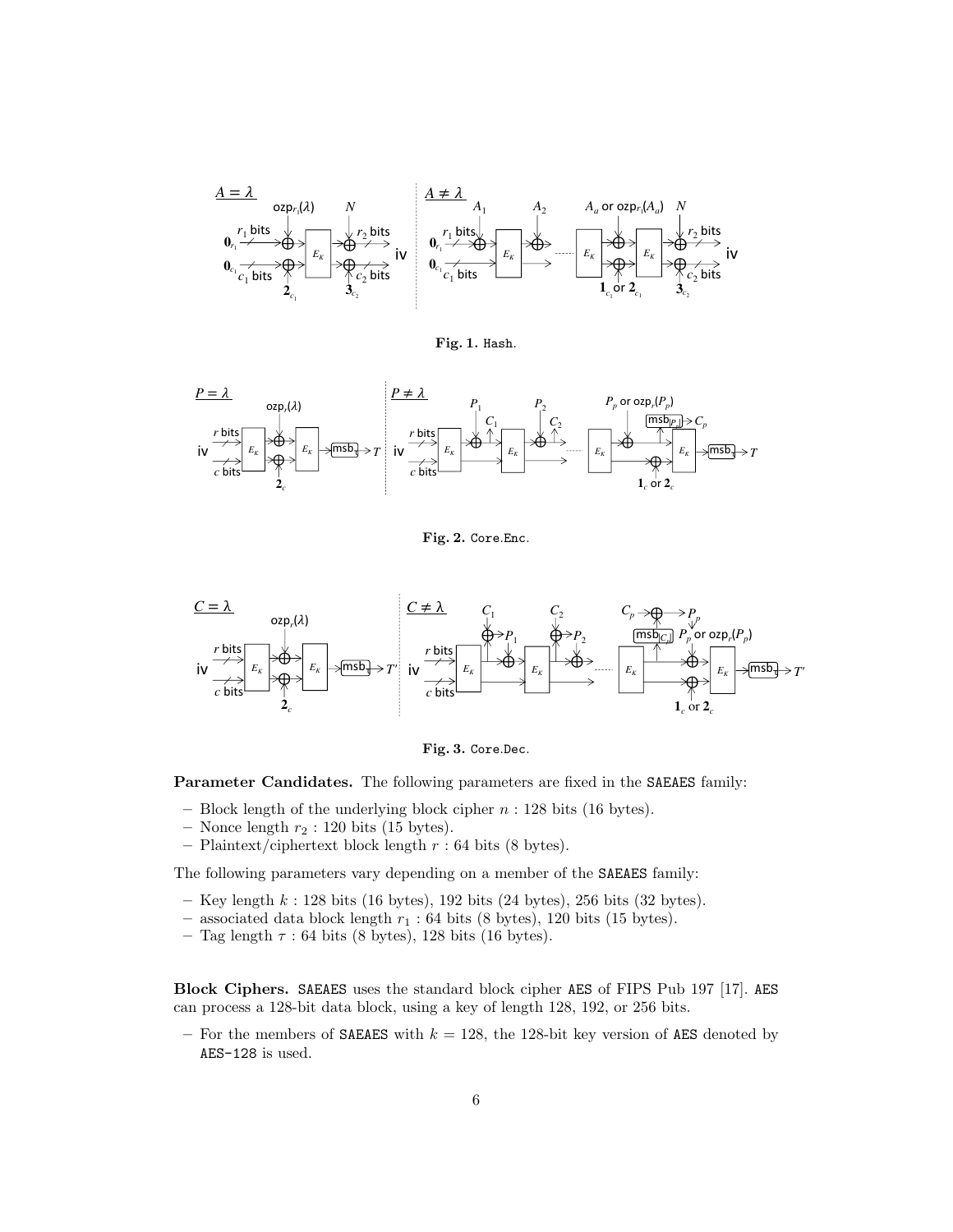| Identifier        | k   | $n_{\rm c}$ | $r_2$ | r <sub>1</sub> | $\boldsymbol{r}$ | $\tau$ |
|-------------------|-----|-------------|-------|----------------|------------------|--------|
| SAEAES128 64 64   | 128 | 128         | 120   | 64             | 64               | 64     |
| SAEAES128 64 128  | 128 | 128         | 120   | 64             | 64               | 128    |
| SAEAES128 120 64  | 128 | 128         | 120   | 120            | 64               | 64     |
| SAEAES128 120 128 | 128 | 128         | 120   | 120            | 64               | 128    |
| SAEAES192 64 64   | 192 | 128         | 120   | 64             | 64               | 64     |
| SAEAES192 64 128  | 192 | 128         | 120   | 64             | 64               | 128    |
| SAEAES192 120 128 | 192 | 128         | 120   | 120            | 64               | 128    |
| SAEAES256 64 64   | 256 | 128         | 120   | 64             | 64               | 64     |
| SAEAES256 64 128  | 256 | 128         | 120   | 64             | 64               | 128    |
| SAEAES256 120 128 | 256 | 128         | 120   | 120            | 64               | 128    |

**Table 1.** Parameters

- **–** For the members of SAEAES with *k* = 192, the 192-bit key version of AES denoted by AES-192 is used.
- **–** For the members of SAEAES with *k* = 256, the 256-bit key version of AES denoted by AES-256 is used.

SAEAES uses the Advanced Encryption Standard (AES) algorithm. We decided not to include the specification of AES in this document for the sake of avoiding ambiguity. We refer to FIPS Pub 197 [17] for the complete specification of AES.

**Members of** SAEAES**.** Table 1 summarizes the 10 members of SAEAES and their parameters. A member is determined by a triplet  $(k, r_1, \tau)$  and the member with  $(k, r_1, \tau)$  is identified by  $SAEAESk_r r_1 \tau$ . For each of the 10 members, the lengths of associated data and plaintexts per key should be at least 0 byte and at most  $2^{64}\text{-}1$  bytes.

Primary Member. SAEAES128<sub>-64-128</sub> is the primary member of SAEAES.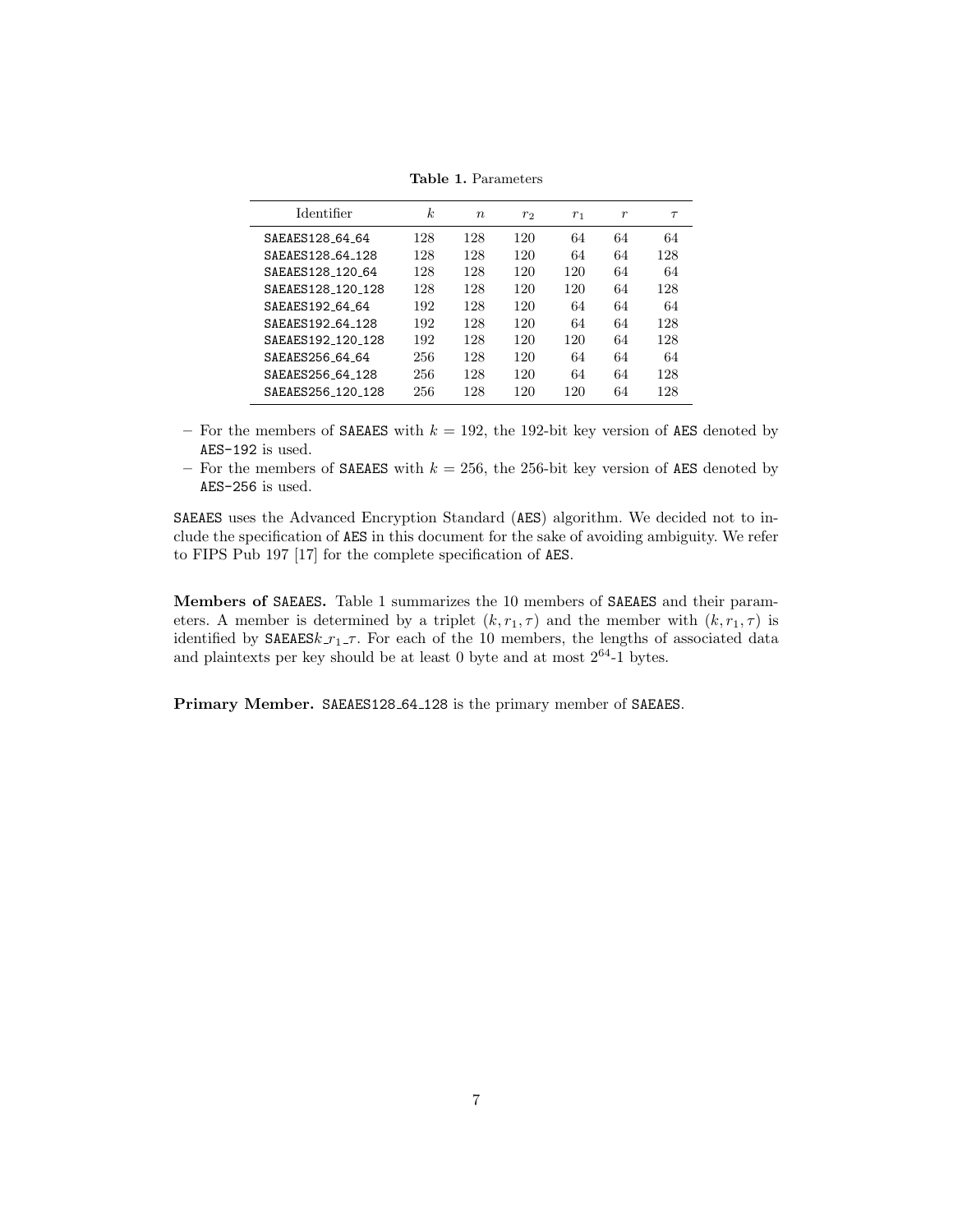# **3 Security**

# **3.1 Security Claims**

The security of SAEAES is ensured with respect to the indistinguishability between SAEAES and an ideal nonce-based AEAD scheme, under a single-key and nonce-respecting setting. Adversary's queries to SAEAES or the ideal AEAD scheme are called online queries, and queries to the encryption resp. decryption oracle is called encryption resp. decryption queries. The decryption queries mean forgery attempts by an adversary. Hereafter, the time complexity of an adversary is called offline complexity. The security claims of the members of SAEAES are summarized as followings.

- **–** Attacks on the members of SAEAES with 128-bit key, SAEAES128 64 64, SAEAES128 64 128, SAEAES128<sub>-120-64</sub>, SAEAES128<sub>-120-128</sub>, require
	- at least  $2^{112}$  offline complexity,
	- at least  $2^{62}$  keyed block cipher calls in total by all encryption queries,
	- at least  $2^{58}$  keyed block cipher calls in total by all decryption queries, or
	- at least  $2^{58}$  keyed block cipher calls in total in the Hash procedures by all encryption queries.
- **–** Attacks on the members of SAEAES with 192-bit key, SAEAES192 64 64, SAEAES192 64 128, SAEAES192 120 128, require
	- at least  $2^{168}$  offline complexity,
	- at least  $2^{62}$  keyed block cipher calls in total by all encryption queries,
	- at least  $2^{58}$  keyed block cipher calls in total by all decryption queries, or
	- at least  $2^{58}$  keyed block cipher calls in total in the Hash procedures by all encryption queries.
- **–** Attacks on the members of SAEAES with 256-bit key, SAEAES256 64 64, SAEAES256 64 128, SAEAES256 120 128, require
	- at least  $2^{224}$  offline complexity,
	- at least  $2^{62}$  keyed block cipher calls in total by all encryption queries,
	- at least  $2^{58}$  keyed block cipher calls in total by all decryption queries, or
	- at least  $2^{58}$  keyed block cipher calls in total in the Hash procedures by all encryption queries.

The above claims are ensured by combining the following two steps.

**Security Claims of** AES**.** The first step considers the pseudo-random-permutation (PRP) security of AES-128, AES-192 and AES-256. The definition of PRP-security is given in Subsection 3.2. We claim the following security levels of these block ciphers.

- $-$  Attacks on AES-128 require at least  $2^{112}$  offline complexity or at least  $2^{64}$  keyed block cipher calls by online queries.
- **–** Attacks on AES-192 require at least 2<sup>168</sup> offline complexity or at least 2<sup>64</sup> keyed block cipher calls by online queries.
- $-$  Attacks on AES-256 require at least  $2^{224}$  offline complexity or at least  $2^{64}$  keyed block cipher calls by online queries.

These claims are based on the existing cryptanalyses on AES, and the cryptanalyses are summarized in Subsection 3.3.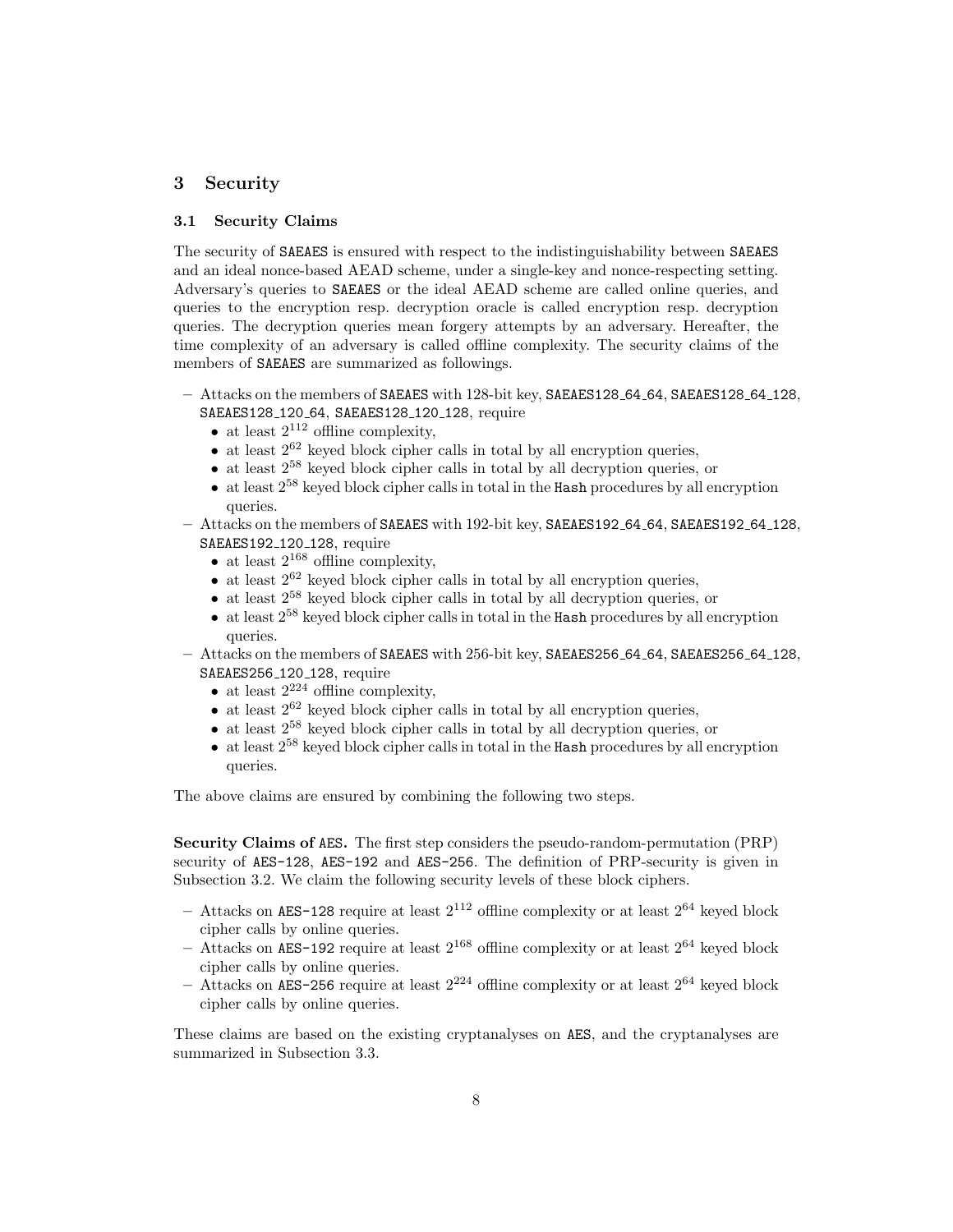**Security Claims of** SAEAES **with Secure PRP.** The second step considers the indistinguishability between SAEAES and an ideal nonce-based AEAD scheme, where the underlying keyed block cipher is assumed to be a secure PRP (more precisely, the PRP-security advantage of the keyed block cipher is negligible). The security definition (nAE-security) is given in Subsection 3.2. We claim the following security levels of SAEAES with a secure PRP.

**–** Attacks on SAEAES with a secure PRP require

- at least  $2^{62}$  keyed block cipher calls in total by all encryption queries,
- at least  $2^{58}$  keyed block cipher calls in total by all decryption queries, or
- at least  $2^{58}$  keyed block cipher calls in total in the Hash procedures by all encryption queries.

The claim is based on the security of SAEB, and the security bound is given in Subsection 3.4.

# **3.2 Security Definitions**

**Notations.** In this section, the notations given in Subsection 2.1 and the following ones are used. For a finite set  $\mathcal{X}, x \leftarrow \mathcal{X}$  means that an element is drawn uniformly at random from  $\mathcal X$  and is assigned to x. Let  $\text{Perm}(\mathcal B)$  be the set of all permutations over a non-empty set *B*. A random permutation in Perm(*B*) is defined as  $\pi \leftarrow \text{Perm}(B)$ . An output of an adversary **A** with oracle access to  $\mathcal{O}$  is denoted by  $\mathbf{A}^{\mathcal{O}}$ . Let  $E = \mathbf{AES-128}$  if  $k = 128$ ,  $E = \text{AES-192}$  if  $k = 192$  and  $E = \text{AES-256}$  if  $k = 256$ . Let  $\Pi = \text{SAEAES}.r_{1}$ ,  $\tau$ . Let *Π.***Enc**[*E<sub>K</sub>*] be the encryption algorithm of *Π* using  $E_K$ , and *Π.*Dec[*E<sub>K</sub>*] be the decryption algorithm of  $\Pi$  using  $E_K$ .

**Security Definition of Block Cipher.** The security of SAEAES is ensured as long as *E<sup>K</sup>* is a secure pseudo-random permutation (PRP). The advantage function of a PRPadversary **A** that outputs a bit is defined as

$$
\mathbf{Adv}_{E}^{\mathsf{prp}}(\mathbf{A}) = \Pr[K \leftarrow \{0, 1\}^{k}; \mathbf{A}^{E_{K}} = 1] - \Pr[\pi \leftarrow \mathsf{Perm}(\mathcal{B}); \mathbf{A}^{\pi} = 1],
$$

where the probabilities are taken over  $\mathbf{A}$ ,  $K$  and  $\pi$ .

**Security Definition of AEAD.** The indistinguishability between (*Π.*Enc[*EK*]*, Π.*Dec[*EK*]) and an ideal AEAD scheme  $(\$, \_\),$  used in [14, 19], is considered where  $\$$  is a random-bits oracle that has the same interface as  $\Pi$ . Enc $[E_K]$  and for query  $(N, A, P)$  returns a random bit string of length  $|I\text{I}.\text{Enc}[E_K](N, A, P)|$ ;  $\perp$  is an oracle that returns the reject symbol *⊥* for any query. The security is called nAE-security. Formally, we consider an adversary **A** that first interacts with either  $(II.\text{Enc}[E_K], II.\text{Dec}[E_K])$  or  $(\$, \bot)$ , and then returns a decision bit  $b \in \{0, 1\}$ . The nAE-advantage function of **A** is defined as

$$
\mathbf{Adv}_{\Pi}^{\mathsf{nAE}}(\mathbf{A}) = \Pr[K \leftarrow \mathcal{K}; \mathbf{A}^{\Pi.\mathtt{Enc}[E_K],\Pi.\mathtt{Dec}[E_K]} = 1] - \Pr[\mathbf{A}^{\$,\perp} = 1] .
$$

We demand that **A** is nonce-respecting (all nonces by encryption queries are distinct), that **A** never asks a trivial decryption query (*N, A,*(*C, T*)) such that there is a prior encryption query  $(N, A, P)$  with  $(C, T) = \Pi \text{Enc}[E_K](N, A, P)$ , and that **A** never repeats a query.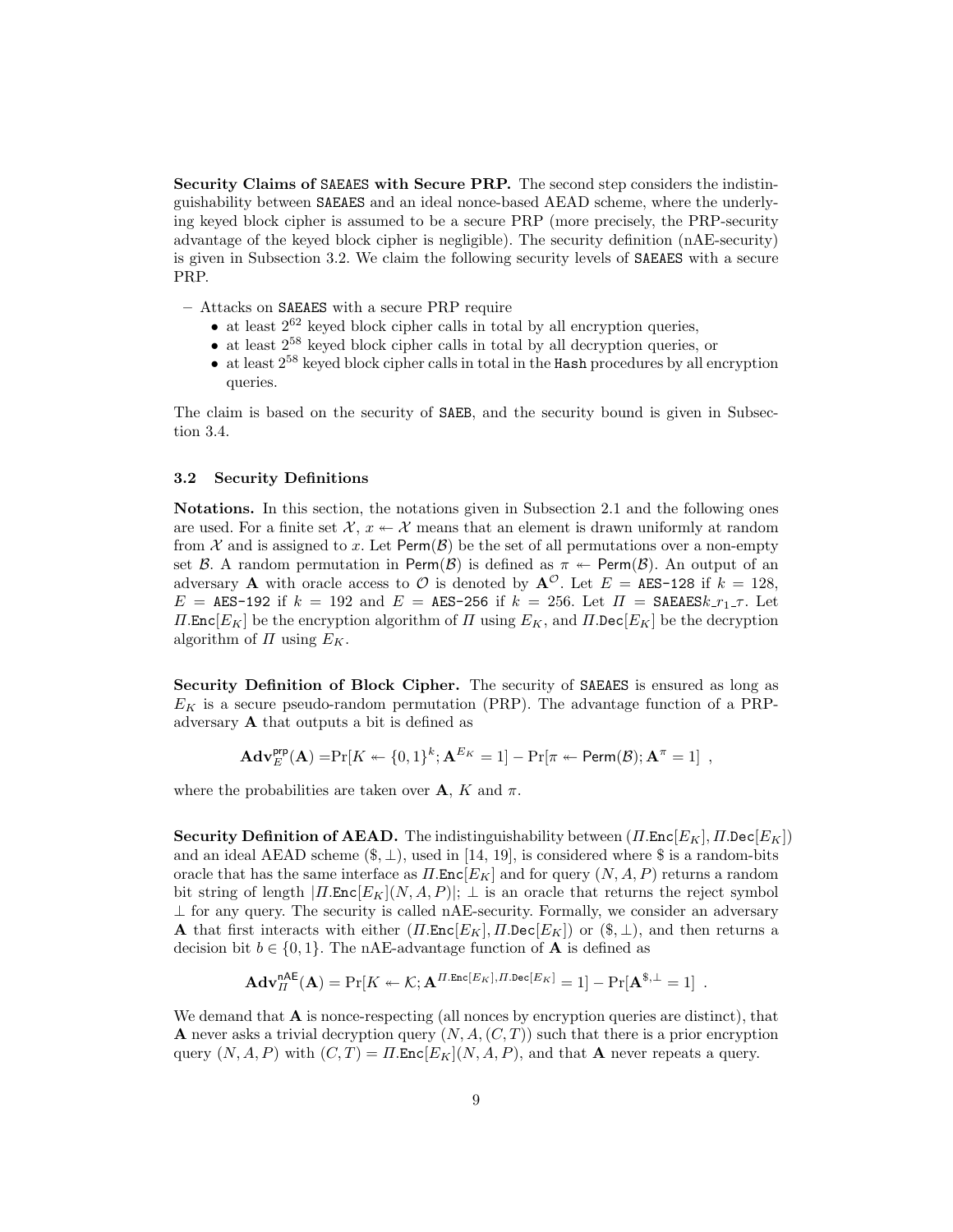**Table 2.** Summary of cryptanalysis on AES in the single-key setting. "Time" shows offline complexity, "Data" shows the number of keyed block cipher calls, and "Memory" shows memory sizes in blocks. The second attack on the 9-round AES-192 (3-11) in [10] considers AES-192 from rounds 3 to 11.

| Identifier | Rounds    | Time         | Data                        | Memory      | Technique       | Ref.                          |
|------------|-----------|--------------|-----------------------------|-------------|-----------------|-------------------------------|
| $AES-128$  | 7         | $2^{97}$     | 299                         | $2^{98}$    | MitM            | [9]                           |
|            | 10        | 2126.59      | $\mathcal{D}_{\mathcal{L}}$ | $2^{60}$    | <b>Biclique</b> | [7]                           |
|            | 10        | 2125.99      | $2^{56}$                    | $2^{60}$    | <b>Biclique</b> | [20]                          |
| AES-192    | 8         | $2^{172}$    | $2^{107}$                   | $2^{96}$    | MitM            | [9]                           |
|            | 9         | $2^{186.5}$  | $2^{121}$                   | $2^{177.5}$ | MitM            | $\left\lceil 10 \right\rceil$ |
|            | $9(3-11)$ | 2182.5       | $2^{117}$                   | $2^{165.5}$ | MitM            | $\left\lceil 10 \right\rceil$ |
|            | 12        | $2^{190.83}$ | $\mathcal{D}_{\mathcal{L}}$ | $2^{60}$    | <b>Biclique</b> | [7]                           |
|            | 12        | $2^{189.76}$ | $2^{48}$                    | $2^{60}$    | <b>Biclique</b> | <b>20</b>                     |
| $AES-256$  | 9         | $2^{203}$    | $2^{120}$                   | $2^{203}$   | MitM            | [9]                           |
|            | 10        | $2^{253}$    | $2^{111}$                   | $2^{211.2}$ | MitM            | $[11]$                        |
|            | 14        | $2^{254.94}$ | 3                           | $2^{60}$    | <b>Biclique</b> | [7]                           |
|            | 14        | $2^{254.28}$ | $2^{40}$                    | $2^{60}$    | <b>Biclique</b> | [20]                          |

# **3.3 Security of** AES

We summarize the state-of-the-art cryptanalyses of AES that SAEAES relies on. So far, no practical single-key attack against AES is known.

So far, the best single-key attack of full-round AES is the biclique attack. It was proposed by Bogdanov et al. [8] and then improved by Bogdanov et al. [7] and Tao and Wu [20]. It has a slight advantage over brute-force attack as summarized in Table 2. However, as described by the authors of the original paper [8], it does not threaten the practical use of AES in any way. Besides, for reduced-round variants of AES, there are improved attacks based on meet-in-the-middle (MitM) attack as summarized in Table 2.

In summary, there is no attack in the single-key setting

- that breaks the PRP-security of AES-128 with less than  $2^{112}$  offline complexity or  $2^{64}$ keyed block cipher calls,
- **–** that breaks the PRP-security of AES-192 with less than 2<sup>168</sup> offline complexity or 2<sup>64</sup> keyed block cipher calls, or
- **–** that breaks the PRP-security of AES-256 with less than 2<sup>224</sup> offline complexity or 2<sup>64</sup> keyed block cipher calls.

*Remark 1.* We also note that there are efficient related-key attacks on full-round AES-192 and AES-256 [6, 5]. However, it does not affect the security of SAEAES because we claim the single-key security only.

#### **3.4 Security of** SAEAES **with Secure PRP**

The nAE-security bound of SAEB is given below. The proof is given in [13].

**Theorem 1.** Let **A** be an nAE-adversary that makes  $q_{\mathcal{E}}$  encryption queries and  $q_{\mathcal{D}}$  de*cryption queries, and runs in time t. Let σ<sup>E</sup> and σ<sup>D</sup> be the total numbers of block cipher calls by encryption and decryption queries, respectively, and*  $\sigma := \sigma_{\mathcal{E}} + \sigma_{\mathcal{D}}$  *the total number of block cipher calls by all queries. Let*  $\sigma_A$  *be the total number of block cipher calls*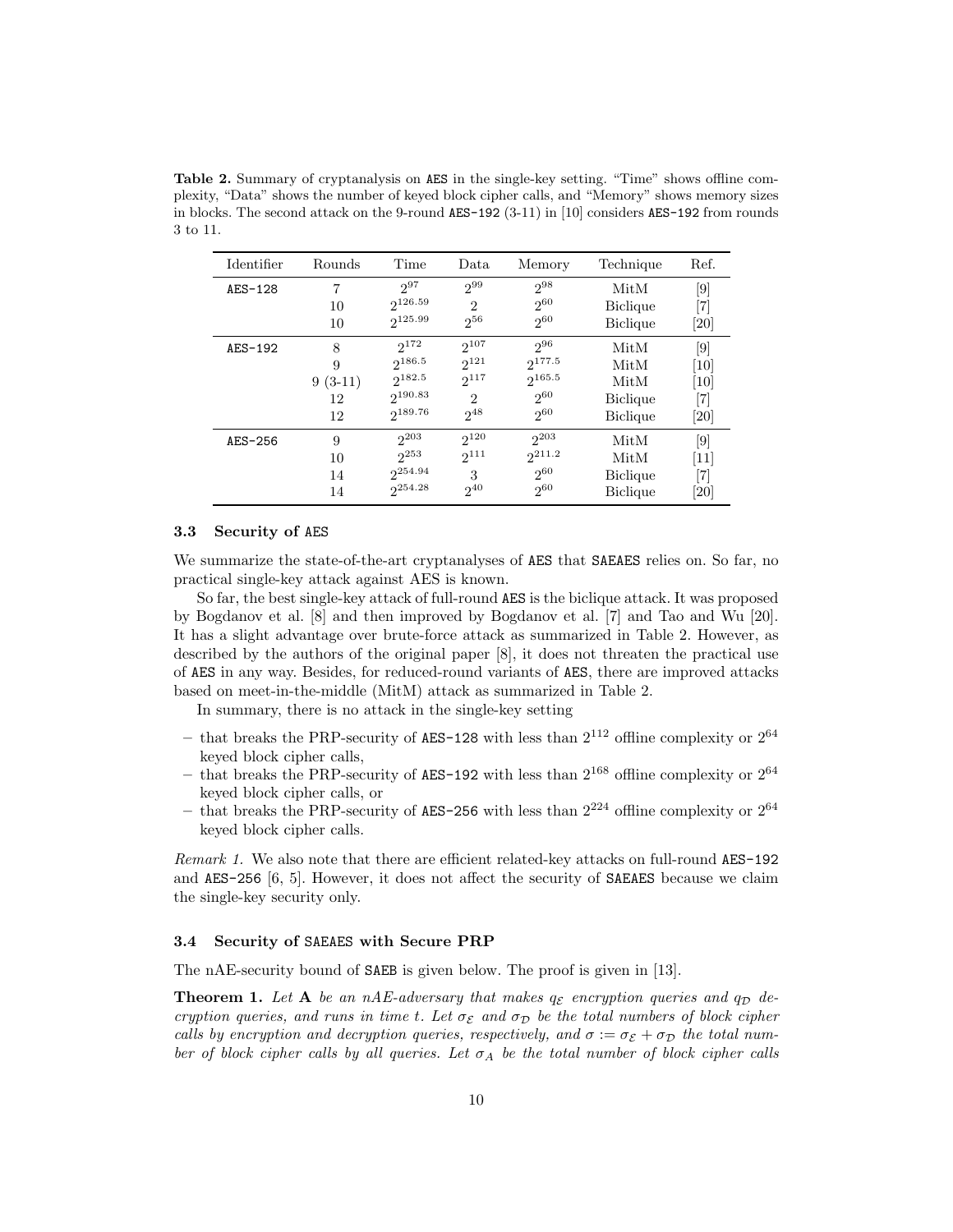*in* Hash *in* SAEB*.*Enc *(only encryption queries). For any positive integer ρ, there exists a PRP-adversary* **B** *making at most*  $\sigma$  *queries and running in time*  $t + O(\sigma)$  *such that* 

$$
\mathbf{Adv}_{\mathtt{SAEB}}^{\mathtt{nAE}}(\mathbf{A}) \leq \frac{2\sigma^2}{2^n} + \frac{(\rho-1)(\sigma_A+\sigma_\mathcal{D})}{2^c} + 2^r \left(\frac{e\sigma_\mathcal{E}}{\rho 2^r}\right)^\rho + \frac{q_\mathcal{D}}{2^\tau} + \mathbf{Adv}^{\mathtt{prp}}_E(\mathbf{B})\enspace.
$$

Putting the parameters of the members of **SAEAES**, i.e.,  $r = c = 64$  (and  $n = 128$ ) and putting  $\rho = 16$ ,

$$
\begin{aligned} \mathbf{Adv}_{\mathtt{SAEB}}^{\mathtt{nAE}}(\mathbf{A}) & \leq \frac{2\sigma^2}{2^{128}} + \frac{15\cdot(\sigma_A + \sigma_\mathcal{D})}{2^{64}} + 2^{64}\cdot\Big(\frac{e\sigma_\mathcal{E}}{16\cdot 2^{64}}\Big)^{16} + \frac{q_\mathcal{D}}{2^\tau} + \mathbf{Adv}^{\mathsf{prp}}_E(\mathbf{B}) \\ & \leq \frac{2\sigma^2}{2^{128}} + \frac{15\cdot(\sigma_A + \sigma_\mathcal{D})}{2^{64}} + \Big(\frac{e\sigma_\mathcal{E}}{2^{64}}\Big)^{16} + \frac{q_\mathcal{D}}{2^\tau} + \mathbf{Adv}^{\mathsf{prp}}_E(\mathbf{B}) \enspace. \end{aligned}
$$

Hence, assuming the PRP-advantage  $\mathbf{Adv}_{E}^{\mathsf{prp}}(\mathbf{B})$  is negligible compared with other terms in the bound, the bound is less than  $1/2$  as long as  $\sigma_{\mathcal{E}} \leq 2^{62}$ ,  $\sigma_{\mathcal{D}} \leq 2^{58}$ , and  $\sigma_A \leq 2^{58}$ .

# **3.5 Security of** SAEAES **Under Nonce Misuse**

The nAE-security of SAEAES is broken under a nonce-misuse setting, where the same nonce is repeated for some encryption queries in the single-key setting.

**Theorem 2.** *For each of members of SAEAES, denoted by Π, there exists a nonce-misuse adversary* **A** *that makes two distinct encryption queries and runs in time O*(1) *such that*

$$
\mathbf{Adv}^{\mathsf{nAE}}_H(\mathbf{A}) \ge 1 - \frac{1}{2^r}
$$

*.*

*Proof.* A nonce-misuse adversary **A** (the same nonce is repeated) is defined below.

- $-$  Make an encryption query  $(N^{(1)}, A^{(1)}, P^{(1)}) = (0^{r_2}, \lambda, 0^r)$  and receive the ciphertext  $C^{(1)}$  and the tag  $T^{(1)}$ .
- Make an encryption query  $(N^{(2)}, A^{(2)}, P^{(2)}) = (0^{r_2}, \lambda, 1^r)$  and receive the ciphertext  $C^{(2)}$  and the tag  $T^{(2)}$ .
- $-$  If  $C^{(1)}$  ⊕  $C^{(2)} = 1^r$  then return 1.
- **–** Return 0.

In the world with SAEAES, the probability that **A** returns 1 is 1. On the other hand, in the world with an ideal nonce-based AEAD scheme, the first *r*-bit ciphertext blocks of  $C^{(1)}$  and  $C^{(2)}$  are chosen independently and uniformly at random from  $\{0,1\}^r$ , thus the probability that **A** returns 1 (i.e.,  $C^{(1)} \oplus C^{(2)} = 1^r$ ) is  $1/2^r$ . Hence, the lower bound in Theorem 2 is obtained.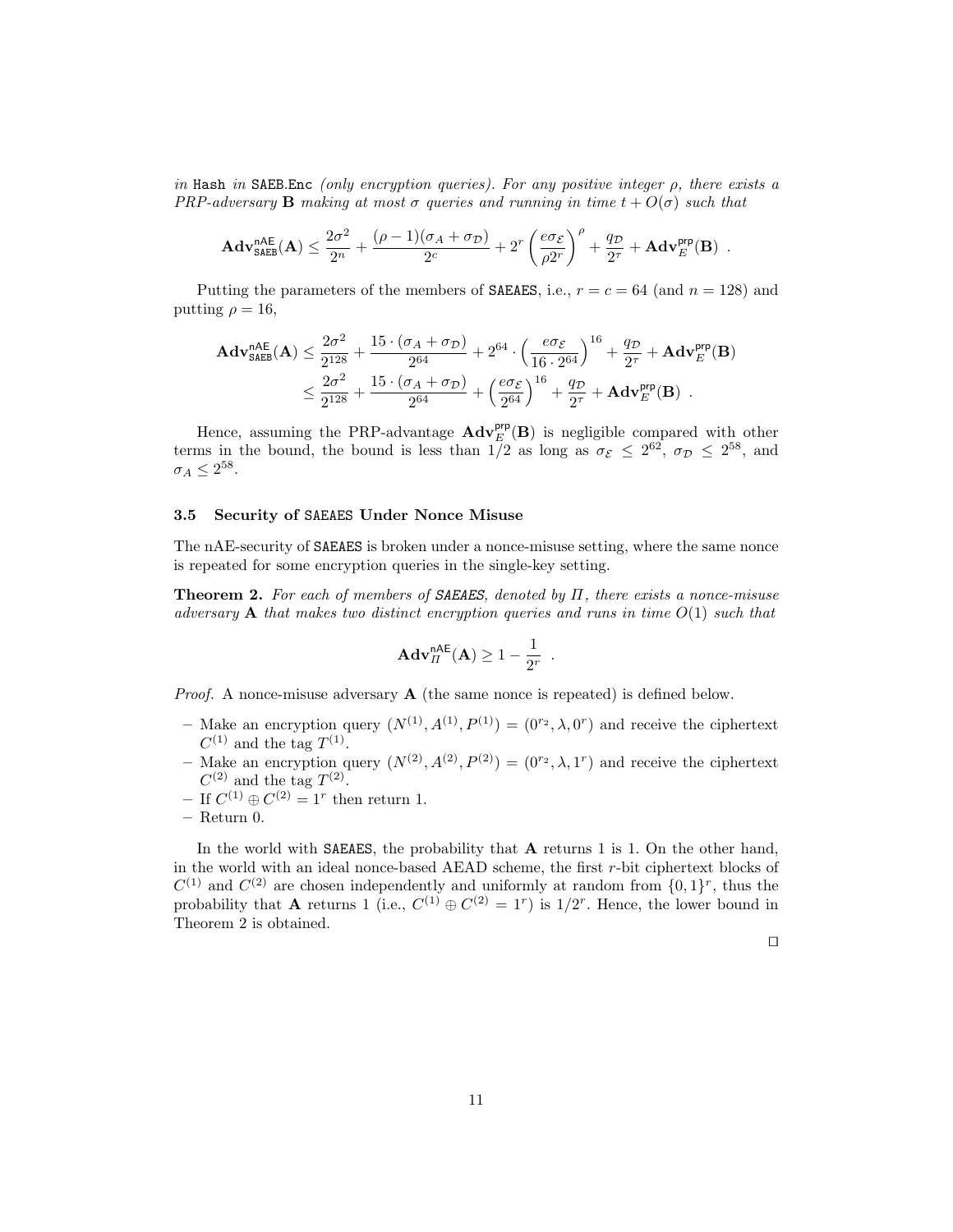# **4 Design Rationale**

# **4.1 Design Goal of** SAEB

SAEB is designed as a lightweight block cipher-based AEAD scheme that can be implemented with limited computational resources both in software and in hardware. We prioritized the following four desirable properties for lightweight AEAD schemes.

- 1. **Minimum State Size:** The state size is equal to the block size *n*, which is the minimal amount of memory required to keep storing the internal sate during the AEAD computation. The *n*-bit state is minimal in the sense that at least *n*-bit state is necessary to maintain the birthday security.
- 2. **Inverse Free:** A block cipher decryption is not needed. This property obviously contributes to lightweight implementation, in particular when the structure of decryption of a block cipher is significantly different that of encryption, such as AES.
- 3. **XOR Only:** The entire AEAD scheme consists of a block cipher component and XOR operations only. Equivalently, its mode-of-operation part consists of XOR operations only. This property also makes small and fast implementation possible. Note that AES-GCM requires an additional component GHASH, which cannot be implemented with XOR operations only,
- 4. **Online:** An input data stream is sequentially processed only once without necessity of storing the entire stream for second read. An offline algorithm must prepare a buffer memory that can accommodate a data stream of the maximal possible length, which is costly and not suitable for embedded applications.

On top of the above properties, the fifth property regarding associated data is added:

5. **Efficient Handling of Static Associated Data:** If the same associated data is used repeatedly (i.e. static associated data), the second and later times can be faster than the first time due to the precomputation phase thereby reducing computational cost [18]. AES-GCM and many other block cipher based AEAD schemes satisfy this property.

SAEB is designed to satisfy all the five properties.

#### **4.2 Design of** SAEB

**SAEB** follows the sponge-based design methodology  $[2, 3, 4]$  except that it is based on a block cipher, not a permutation. SAEB can be thought as a cascaded *n*-bit block cipher. The state size of SAEB is *n* bits, and a block cipher decryption is not used. Therefore, the properties 1 and 2 are satisfied. All input data (either of associated data, nonce, plaintext and ciphertext) are absorbed into the internal state using XOR operations before/after an internal block cipher. Hence, the properties 3 and 4 are satisfied. Since associated data is absorbed earlier than the nonce, the internal state value right after processing associated data (and before processing nonce) is independent of the nonce value, and thus the property 5 is satisfied.

#### **4.3 The Choice of Block Cipher**

We decided to use AES because it is standardized, is extensively studied in the research community, and is widely used in industry.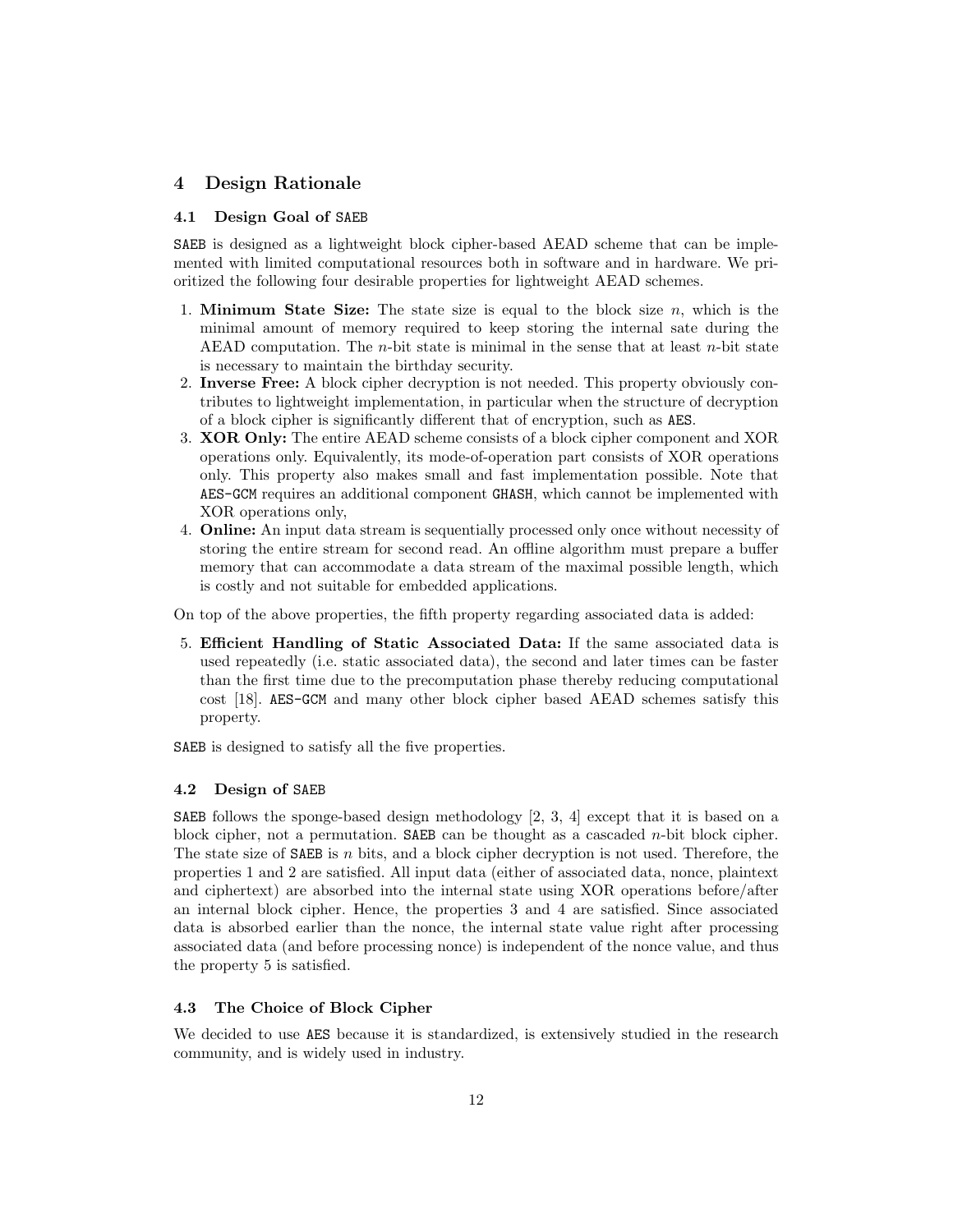# **5 Implementations**

# **5.1 Embedded Software Implementations**

SAEAES has been carefully designed to be particularly suited to embedded applications with resource constrained environments. Each of its hash, encryption and decryption functions has almost the same structure with common components, which makes possible software implementation with a small ROM size, and moreover only one 16-byte buffer is required to keep storing its internal state during the entire computation, which significantly contributes to RAM size reduction.

SAEAES calls an AES block cipher component internally without necessity of its inversion function (i.e. inverse free), and the overhead of its 'mode-of-operation part', which consists of a small number of XOR operations only, is extremely small. Hence it is easy to estimate the encryption speed of SAEAES if you have an existing AES implementation. For instance, the expected number of cycles required for encrypting 8*a*-byte associated data and 8*m*byte message is simply  $(1+a+m)e$ , where *e* denotes the number of cycles required for one block AES encryption. Also note that since nonce *N* is embedded after the hash function, the number of cycles can be reduced to  $(1+m)e$ , independent of the value of a, under the scenario that a fixed associated data is used repeatedly with the same key.

Tables 3 and 4 present our implementation results of SAEAES128 64 128 on Renesas RL78 16-bit microcontroller, which has been used widely in industrial applications such as vehicle systems. RL78 is a typical accumulator-based CISC processor with eight 8-bit general registers  $a, x, b, c, d, e, h, 1$ , which can be also used as four 16-bit general register pairs ax,bc,de,hl. Our AEAD encryption and decryption codes are written in assembly language as a subroutine callable from C language and parameters are passed as external variables in order to minimize ROM/RAM size. We designed two types of implementation: one for aiming at fast speed and the other for small memory size. All of our codes have resistance against timing attacks since they run exactly in the same number of cycles as long as the length of data is the same.

Table 3 shows the number of ROM/RAM bytes of our codes that include both AEAD encryption and decryption. For comparison, our implementation results of AES-GCM and AES are also listed, where the AES code, which has adopted the on-the-fly key scheduling algorithm for minimizing RAM usage of subkey, is used in SAEAES and AES-GCM internally. The RAM size includes stack consumption but not parameters. As shown in this table, the memory size of the mode of operation of SAEAES is much smaller than that of the internal AES routine. In particular, it should be noted that the ROM size of the mode-of-operation part of our small code is only 180 bytes.

Table 4 shows encryption speed of our codes of SAEAES and AES-GCM with 8-byte associated data and *n*-byte message for  $n = 16,128,1024$  and  $\infty$ . Note that the internal AES function is called twice in the hash function of SAEAES when the length *l* of associated data is  $0 \leq l \leq 8$ . Also the decryption speed of **SAEAES** is almost the same as its encryption speed. The bottom row presents performance ratio of  $(1 + a + m)e$  shown above  $(a=1$  in this case), which demonstrates that the performance overhead of the mode of operation of SAEAES is negligible.

# **5.2 Hardware Implementations**

Another important target of lightweight cryptography is hardware implementations in *application specific integrated circuit* (ASIC) and *field-programmable gate array* (FPGA).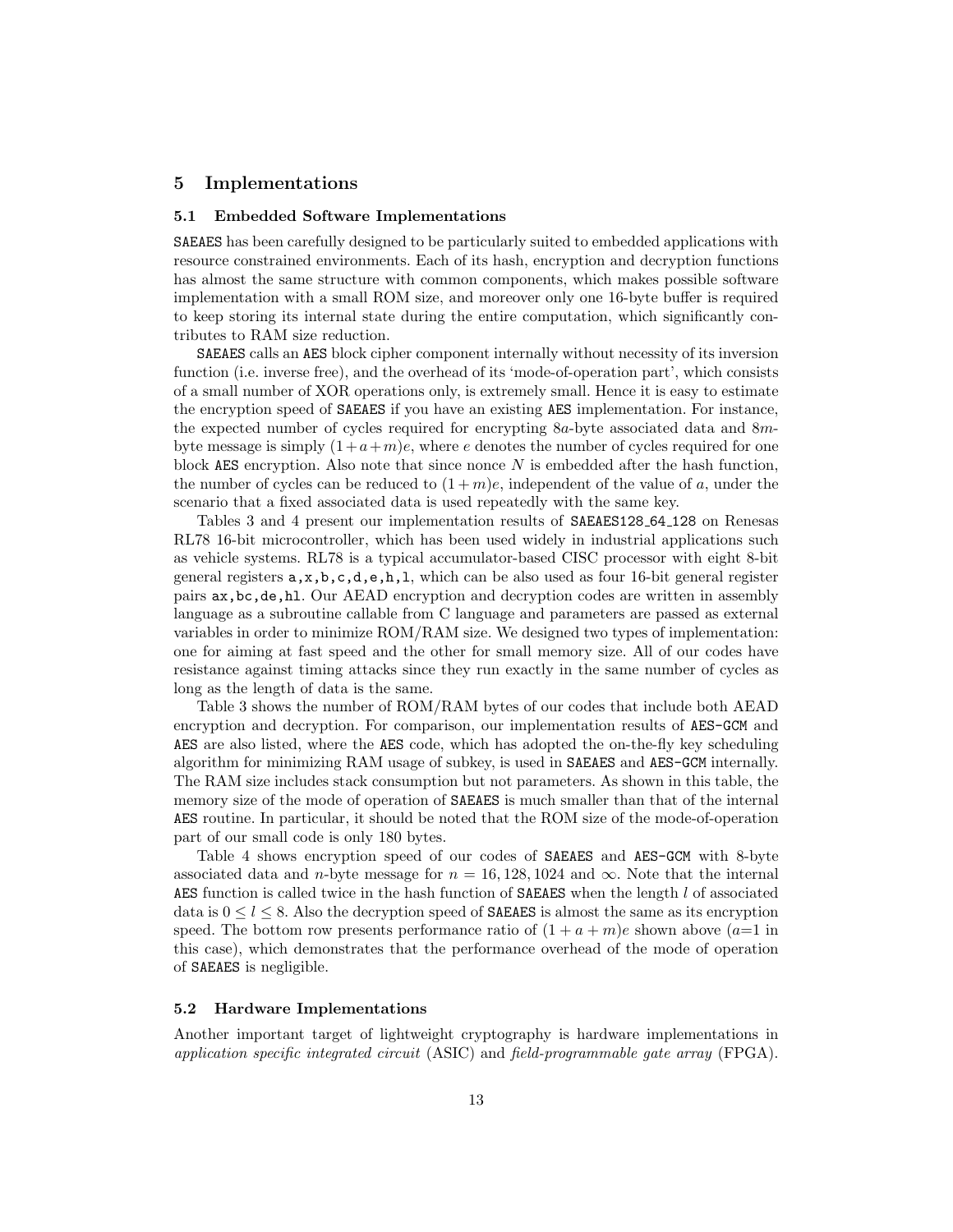**Table 3.** Implementation Results of SAEAES128 64 128 on RL78 (ROM/RAM bytes)

|               |      | Fast            | Small |     |  |
|---------------|------|-----------------|-------|-----|--|
|               |      | ROM RAM ROM RAM |       |     |  |
| <b>SAEAES</b> | 1449 | 46              | 581   |     |  |
| AES-GCM       | 1533 | 158             | 983   | 178 |  |
| AF.S          | 930  | 26              | 401   |     |  |

**Table 4.** Implementation Results of SAEAES128 64 128 on RL78 (cycles/byte)

|                           | Fast |       |       | Small     |       |           |       |                                                                   |
|---------------------------|------|-------|-------|-----------|-------|-----------|-------|-------------------------------------------------------------------|
| Message Size              |      |       |       |           |       |           |       | 16bytes 128bytes 1Kbytes Maximum 16bytes 128bytes 1Kbytes Maximum |
| SAEAES                    | 915  | 508   | 457   | 450       | 2240  | 1250      | 1126  | 1109                                                              |
| AES-GCM                   | 3811 | 1589  | 1312  | 1272      | 9371  | 3906      | 3223  | 3125                                                              |
| AES                       |      |       | 222   |           |       |           | 544   |                                                                   |
| $ SAEAES/(2+m)AES  1.028$ |      | 1.015 | 1.012 | $1.011\,$ | 1.029 | $1.021\,$ | 1.019 | 1.019                                                             |

We describe the lightweight hardware architecture appeared in the original paper [13] (Fig. 4).

The implementation is based on the byte-serial AES implementation [12]. It has 56 bit and 64-bit shift registers for temporarily storing incoming bytes and feeding them to the AES implementation synchronously. The design has a byte-oriented interface: an 8-bit input port for feeding the associated data *A*, nonce *N*, and message *M*, (ii) another 8-bit input port for the AES key  $K$ , and (iii) an 8-bit output port for the ciphertext  $C$  and tag *T*.

Table 5 and Table 6 summarize the post-synthesis performances on ASIC and FPGA, respectively. The tables show the circuit area, maximum frequency, and latency of AES, SAEAES, and their difference.

The ASIC performance in Table 5 is evaluated with the NanGate 45-nm CMOS standard cell library [1]. SAEAES is implemented with 3,502 [GE]: 823 [GE] in addition to 2,679 [GE] for the AES implementation. The SAEAES implementation consumes a message block in 231 cycles which is the same as the latency of the underlying AES implementation. It means that the additional operations for SAEB can be finished in parallel to the AES implementation.

The FPGA performances in Table 6 are evaluated for Xilinx Virtex-7 and Intel Cyclone V FPGAs. Similarly to the ASIC implementation, the SAEAES implementation can be realized with minimal overhead in addition to the AES implementation.

#### **5.3 Resistance against Side-Channel and Fault Injection Attacks**

SAEAES is composed of AES and some XOR operations. Therefore, it is reasonable to assume that the resistance against side-channel and fault injection attacks is determined by the underlying AES implementation. AES is the most popular block cipher algorithm for studying countermeasures against side-channel and fault injection attacks. Threrefore, implementers can choose appropriate countermeasures against side-channel and fault injection attacks for AES to protect SAEAES.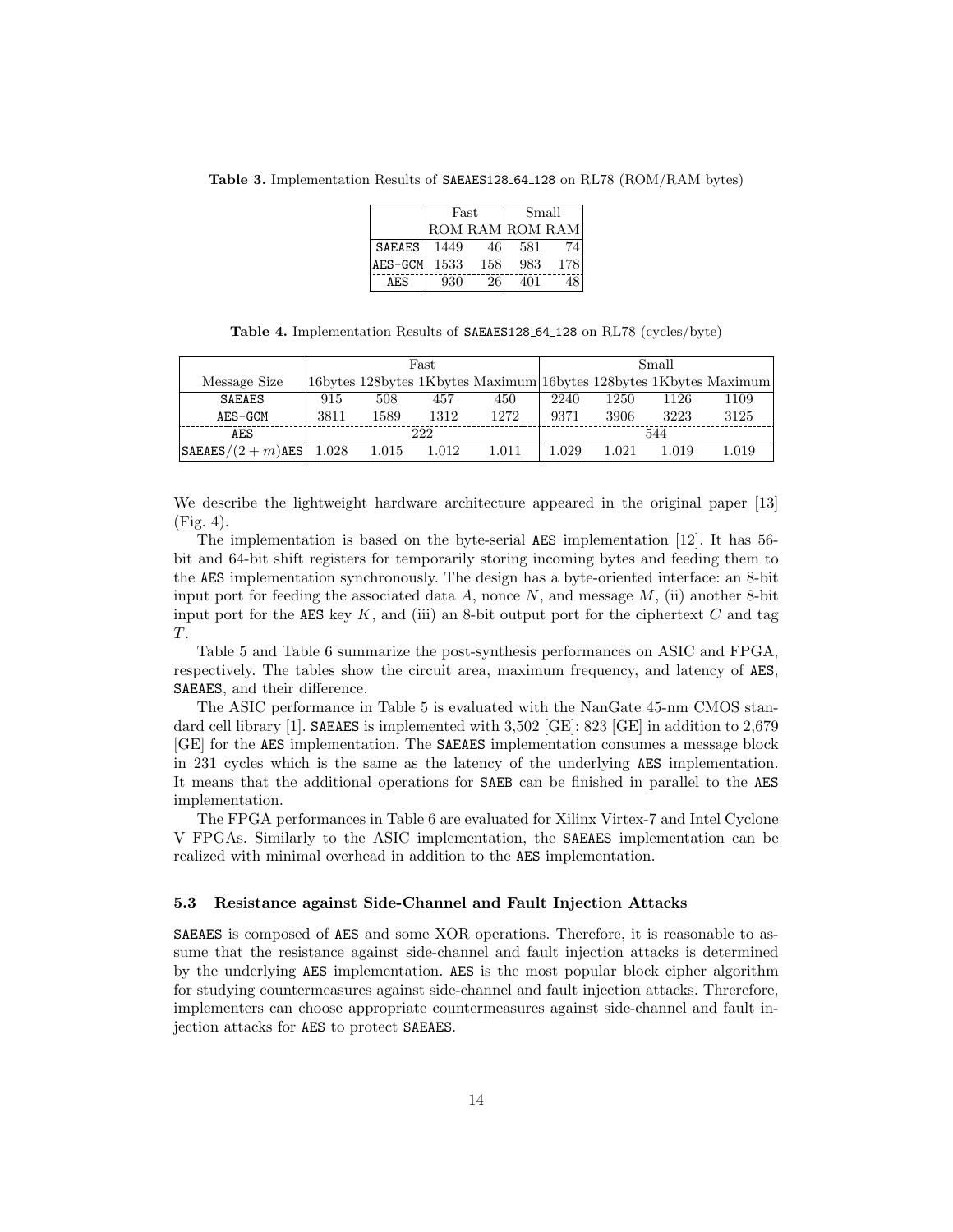

Fig. 4. A lightweight hardware architecture of SAEAES (Figure 4 of [13]).

**Table 5.** Performance of SAEAES in *NanGate* 45-nm CMOS standard cell library.

| Target        | Circuit Area<br>[GE] | Max. Freq.<br>[MHz] | Latency<br>[Cycles] |
|---------------|----------------------|---------------------|---------------------|
| <b>SAEAES</b> | 3,502                | 122.0               | 231                 |
| AES           | 2,679                | 126.4               | 231                 |
| diff.         | 823                  |                     |                     |

| Platform                                     | Target                               | Look-up Table<br>[LUTs/ALMs] | Flip-flop<br>[FFs] | Max. Freq.<br>[MHz] | Latency<br>[Cycles] |
|----------------------------------------------|--------------------------------------|------------------------------|--------------------|---------------------|---------------------|
| Xilinx Virtex-7<br>xc7vx330t<br>ffg $1157-1$ | <b>SAEAES</b><br><b>AES</b><br>diff. | 348<br>304<br>44             | 242<br>218<br>24   | 145.9<br>144.2      | 231<br>231          |
| Intel Cyclone V<br>5CEBA2F17C8               | <b>SAEAES</b><br>AES<br>diff.        | 299<br>264<br>35             | 410<br>283<br>127  | 83.3<br>87.8        | 231<br>231          |

**Table 6.** Performance of SAEAES in FPGA.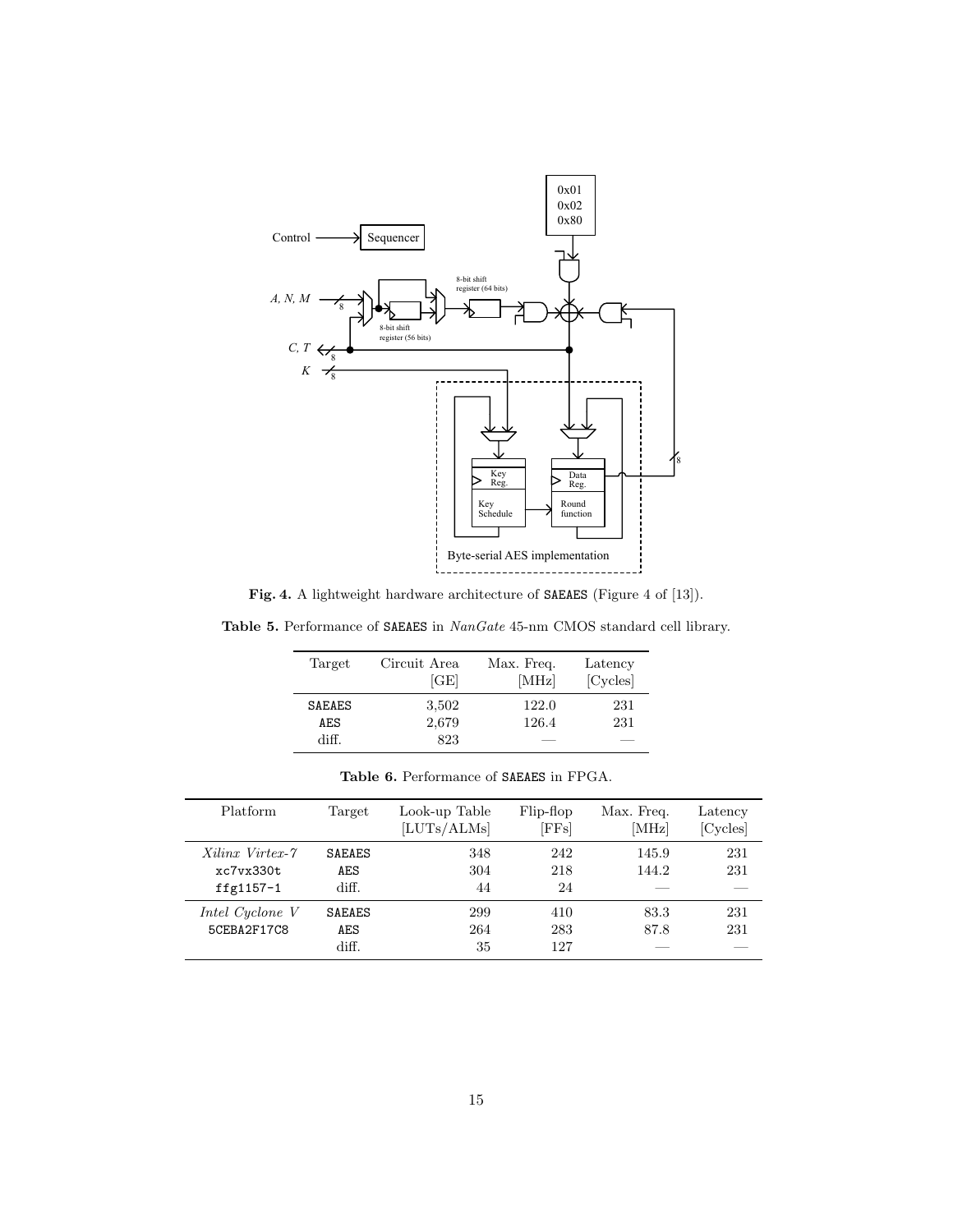# **6 Third Party Analyses**

The original paper of SAEB is reviewed and published in the IACR Transactions on Cryptographic Hardware and Embedded Systems (TCHES) [13].